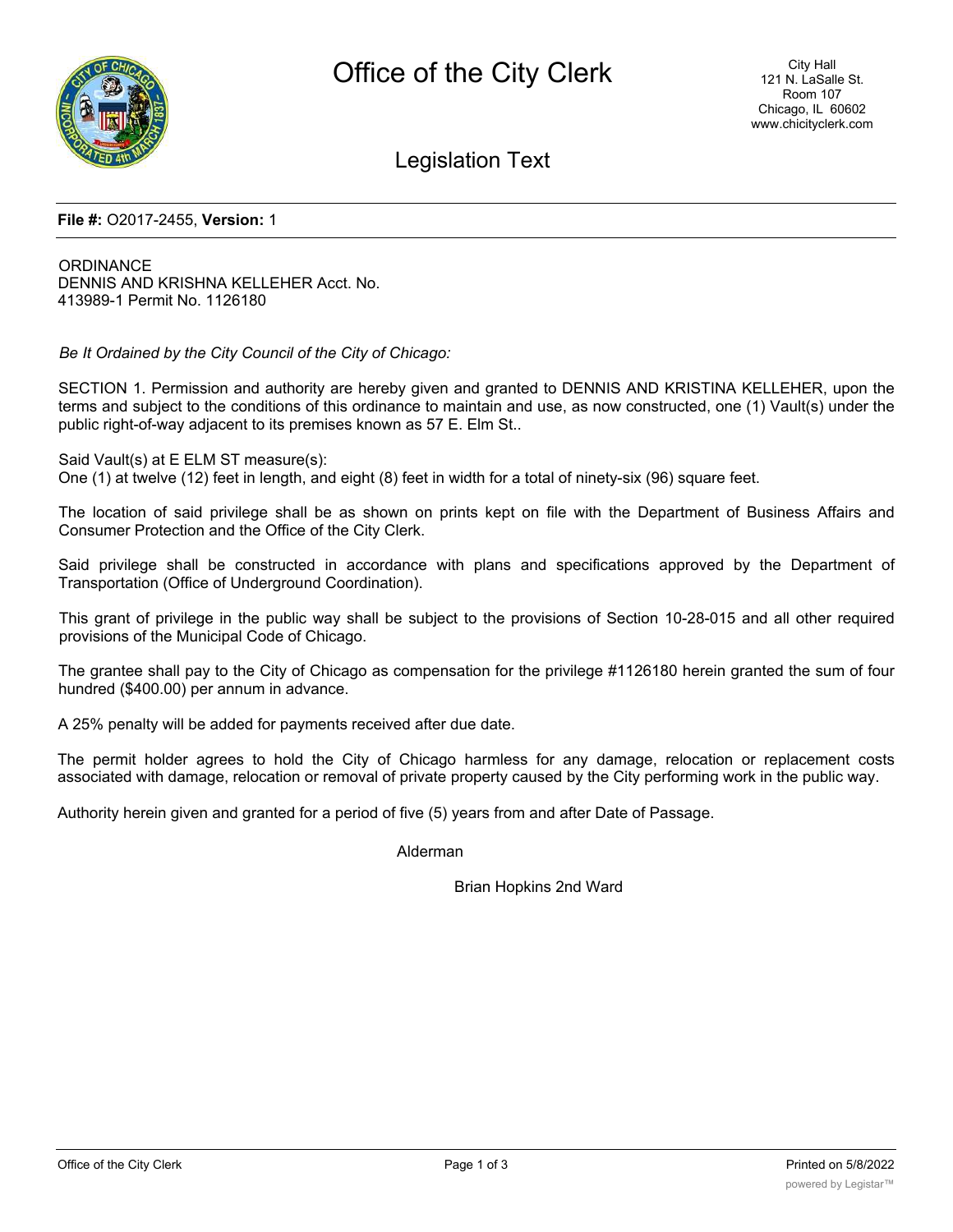Page 1

## en e euw FAmAJAy

T' 5"

 $1$  \$ > 6 AM I UAA&- S-rrj^S ^L/cBc;

X

# rs I Ma, 7' E>"

Department of Business Affairs and Consumer Protection Small Business Center - Public Way Use Unit City Hall - 121 N. LaSalle Street. Room 800 • Chicago, IL 60602 312-74-GOBIZ/312-744-6249 • (312) 744-1944 CITY) luip7/\\\\\\ ciiyolcliicaeo.org/bacp <http://ciiyolcliicaeo.org/bacp>

**03/29/2017**

**Alderman Brian Hopkins Ward # 02** City of Chicago **City Hall, Room 200** 121 North LaSalle Street ' Chicago, Illinois 60602

Re: An ordinance to use and maintain a portion ofthe public right-of-way for one (1) vault(s) for DENNIS AND